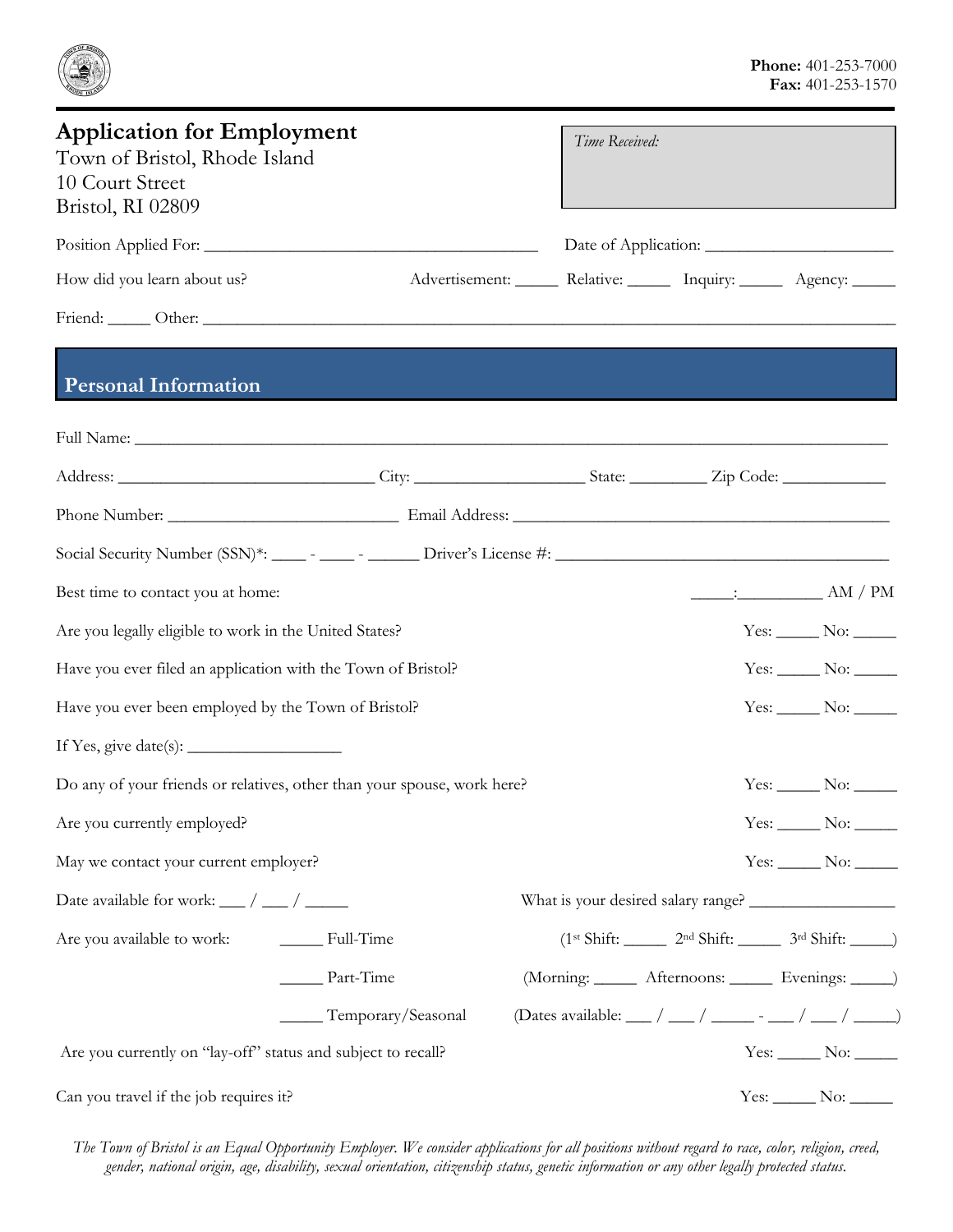

| Education                |                               |                    |                              |                  |  |  |
|--------------------------|-------------------------------|--------------------|------------------------------|------------------|--|--|
|                          | Name and Address<br>of School | Course of<br>Study | Number of Years<br>Completed | Degree<br>Earned |  |  |
| Elementary<br>School     |                               |                    |                              |                  |  |  |
| High<br>School           |                               |                    |                              |                  |  |  |
| Undergraduate<br>College |                               |                    |                              |                  |  |  |
| Graduate<br>College      |                               |                    |                              |                  |  |  |
| Other (Specify)          |                               |                    |                              |                  |  |  |

Describe any specialized training, apprenticeship, skills and extracurricular activities.

Describe any job-related trainings received in the United States military (if applicable).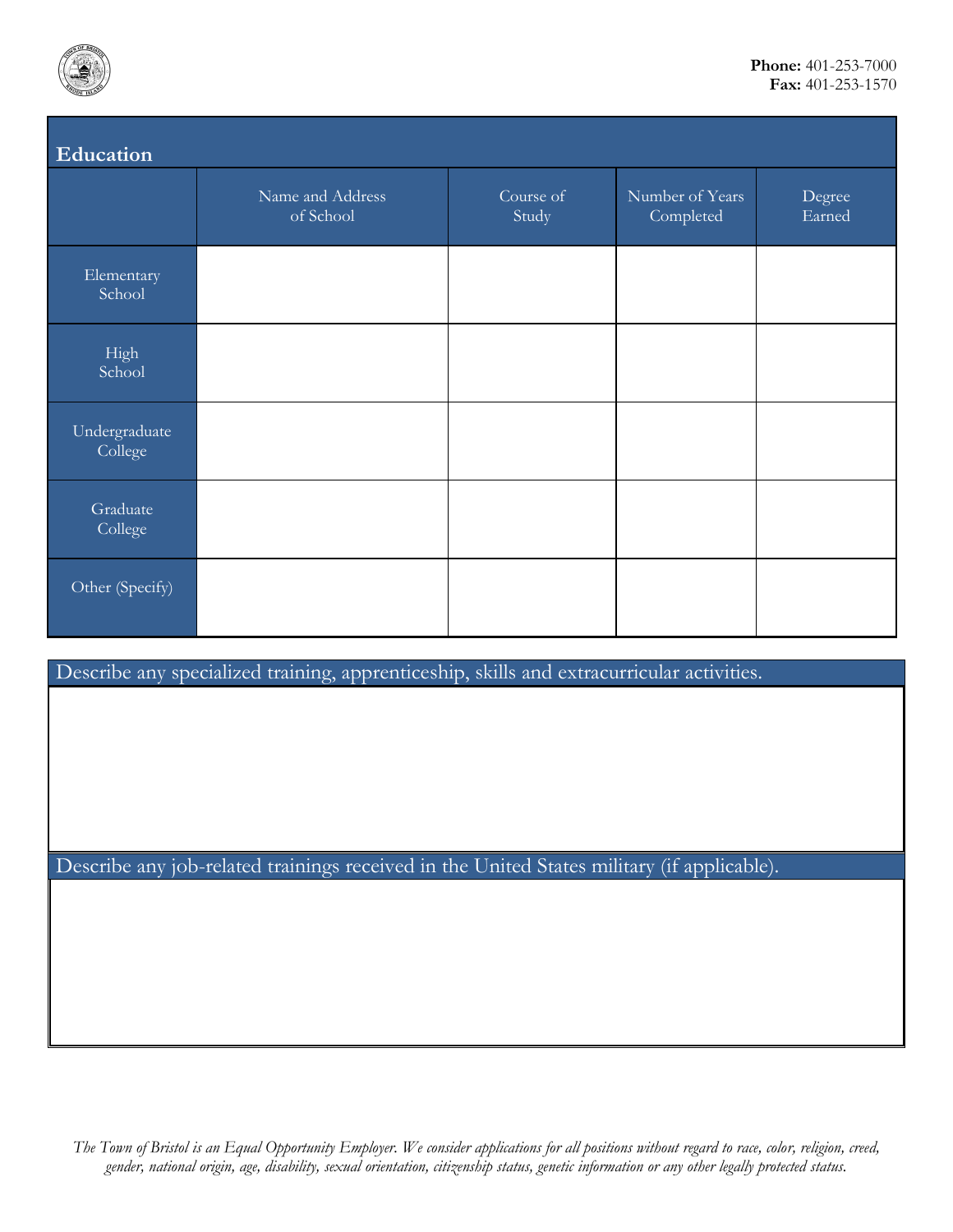

## **Employment Experience**

Start with your present or most recent job. Include any job-related military service assignments and volunteer activities. You may exclude organizations which indicate race, color, religion, gender, national origin, disabilities or other protected status.

| Employer 1:         |             | Dates Employed     |                | Work Performed     |                |
|---------------------|-------------|--------------------|----------------|--------------------|----------------|
| Address:            |             | From               | T <sub>o</sub> |                    |                |
| City:               | State:      | Zip:               |                |                    |                |
| Phone Number(s):    |             |                    |                | Hourly Rate/Salary |                |
| Job Title:          | Supervisor: |                    | Starting       | Final              |                |
| Reason for Leaving: |             |                    |                |                    |                |
| Employer 2:         |             |                    | Dates Employed |                    | Work Performed |
| Address:            |             |                    | From           | To                 |                |
| City:               | State:      | Zip:               |                |                    |                |
| Phone Number(s):    |             | Hourly Rate/Salary |                |                    |                |
| Job Title:          | Supervisor: |                    | Starting       | Final              |                |
| Reason for Leaving: |             |                    |                |                    |                |
| Employer 3:         |             | Dates Employed     |                | Work Performed     |                |
| Address:            |             |                    | From           | T <sub>o</sub>     |                |
| City:               | State:      | Zip:               |                |                    |                |
| Phone Number(s):    |             | Hourly Rate/Salary |                |                    |                |
| Job Title:          | Supervisor: |                    | Starting       | Final              |                |
| Reason for Leaving: |             |                    |                |                    |                |

*If you need additional space, please continue on a separate sheet of paper.*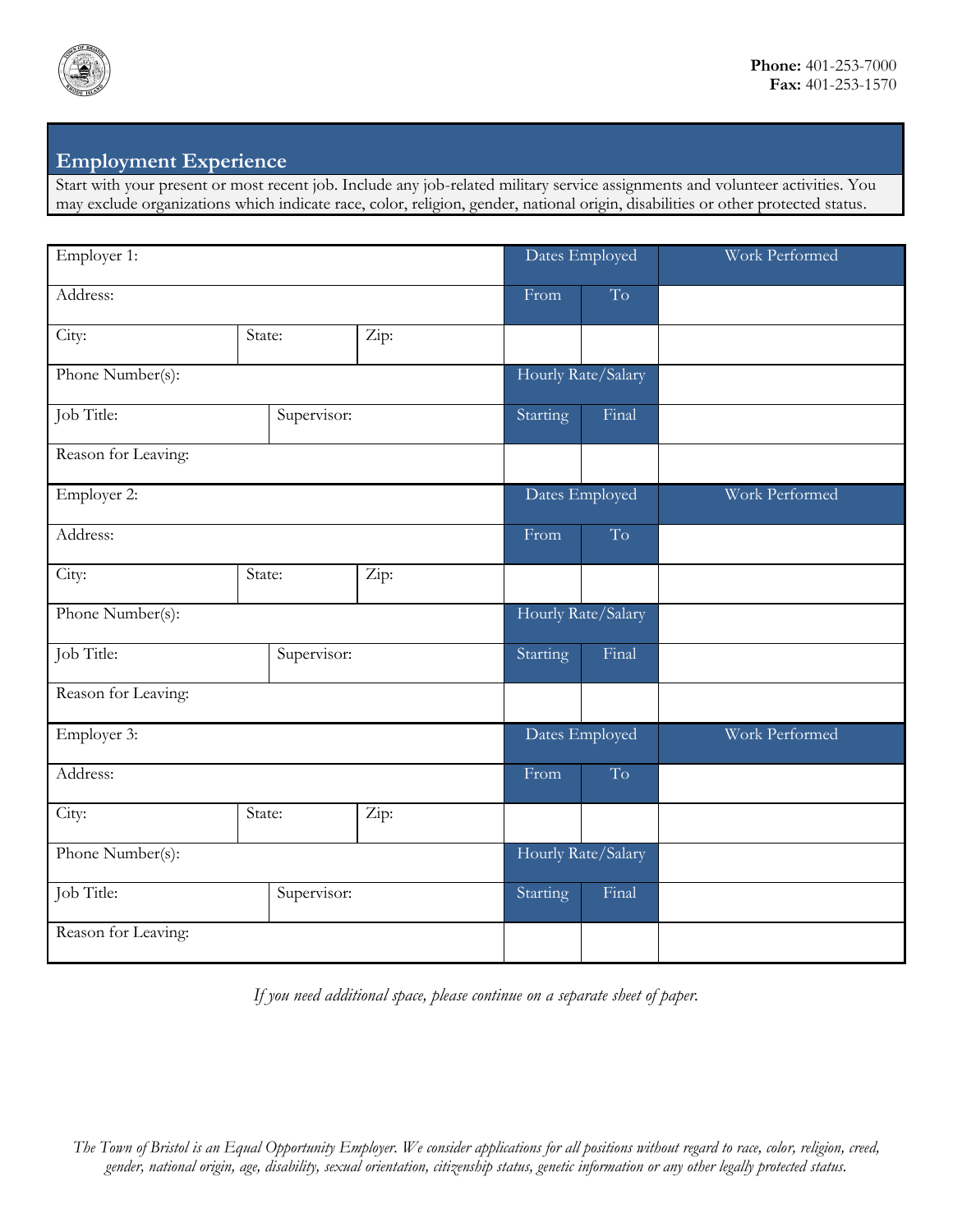

### **List professional, trade, business or civic activities and offices held.**

You may exclude organizations which would reveal gender, race ,religion, national origin, age, ancestry, disability or other protected status:

#### **Other Qualifications**

State any additional information such as special job related skills and that may be helpful to us in considering your application.

# **Specialized Skills (Check Skills/Equipment Operated)**

|                                                                                                                      |              | Production/Mobile Machinery | Other (list) |  |  |
|----------------------------------------------------------------------------------------------------------------------|--------------|-----------------------------|--------------|--|--|
| Terminal                                                                                                             | Spreadsheets | (iist)                      |              |  |  |
| PC/MAC                                                                                                               | Word         |                             |              |  |  |
| Typewriter                                                                                                           | Shorthand    |                             |              |  |  |
| WPM:                                                                                                                 | WPM:         |                             |              |  |  |
|                                                                                                                      |              |                             |              |  |  |
| Note to Applicants: Do not answer the question below unless you have been informed about the requirements of the job |              |                             |              |  |  |
| for which you are applying.                                                                                          |              |                             |              |  |  |
| Can you perform the essential functions of this job, for which you are applying, either with or without a reasonable |              |                             |              |  |  |
| accommodation?                                                                                                       |              |                             |              |  |  |
|                                                                                                                      |              |                             | Yes<br>No    |  |  |

## **References**

| . .                 |              |
|---------------------|--------------|
| Name                | Phone Number |
| $\mathcal{D}$<br>∠. |              |
| Name                | Phone Number |
| 3.                  |              |
| Name                | Phone Number |